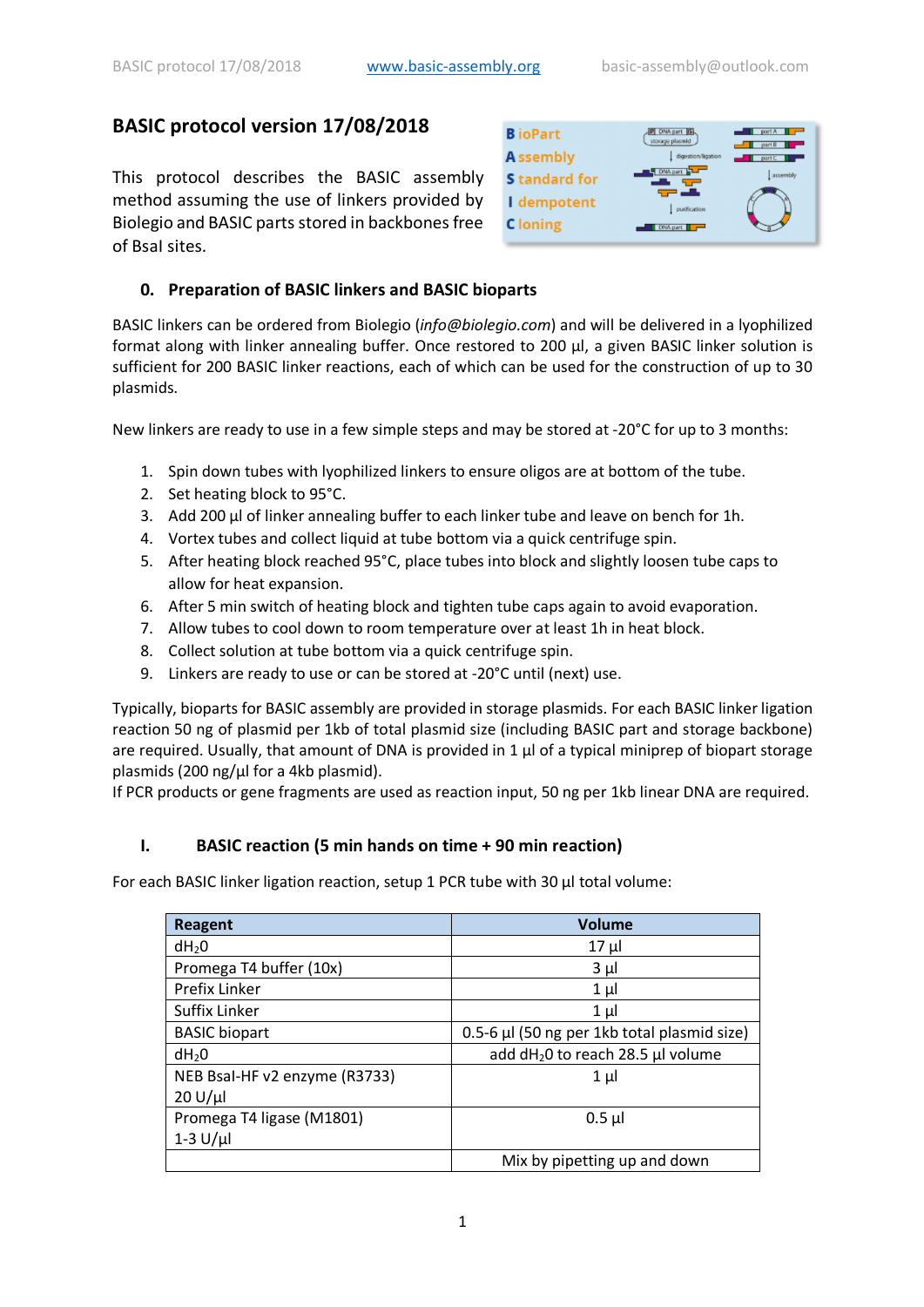After mixing, tubes are placed in a PCR machine running the following programme:

| <b>Temperature</b> | <b>Time</b>        |             |
|--------------------|--------------------|-------------|
| $37^{\circ}$ C     | 2 min              |             |
| $20^{\circ}$ C     | 1 min              | X 20 cycles |
| $55^{\circ}$ C     | 5 min              |             |
| $(80^{\circ}C)$    | $(20 \text{ min})$ | optional    |

### **II. Magbead purification (20 min hands on time)**

Prepare fresh 70% EtOH (0.5 ml per BASIC reaction) and bring magnetic beads (AmpureXP or Ampliclean) stored at 4°C back into homogeneous mix by shaking thoroughly.

We recommend using a 96 well Falcon plate (Falcon 351177) in combination with an Ambion magnetic plate (AM10050) for quick magbead immobilisation and easy pipetting access.

- 1. Add 54 μl of magnetic beads into 96 well Falcon plate (one well per BASIC reaction) and add the 30 μl BASIC linker ligation from the PCR machine step, mix by pipetting 10 times.
- 2. Wait 5min to allow DNA binding to magbeads.
- 3. Place Falcon plate on magnetic stand and wait for rings to form and solution to clear.
- 4. Remove the solution with a 200 μl pipette tip from the centre of each well.
- 5. Add 190 μl 70% EtOH to each well and wait 30 s.
- 6. Remove solution from each well (pipette set to 200 μl volume)
- 7. Add 190 μl 70% EtOH to each well and wait 30 s.
- 8. Remove solution from each well (pipette set to 200 μl volume)
- 9. Leave the plate to dry for 1-2 min.
- 10. Remove Falcon plate from magnet and resuspend magbeads in 32  $\mu$ l dH<sub>2</sub>0.
- 11. Wait 1 min for DNA to elute.
- 12. Place Falcon plate back on magnetic stand and allow ring to form and solution to clear.
- 13. Pipette 30 μl of H20 with eluted DNA into fresh 1.5 ml Eppendorf tube for direct use in assembly or storage at -20°C for up to 1 month.

### **III. Assembly reaction (5 min hands on time + 45 min reaction)**

For each BASIC assembly (example here with 3 parts) combine parts with buffer in a PCR tube:

| Reagent                     | <b>Volume</b>                |
|-----------------------------|------------------------------|
| dH <sub>2</sub> 0           | $2 \mu$                      |
| NEB CutSmart buffer 10x     | $1 \mu$                      |
| Linker ligated BASIC part A | $1 \mu$                      |
| Linker ligated BASIC part B | 1 μl                         |
| Linker ligated BASIC part C | 1 μl                         |
| dH <sub>2</sub> 0           | Top up to 10 µl total volume |